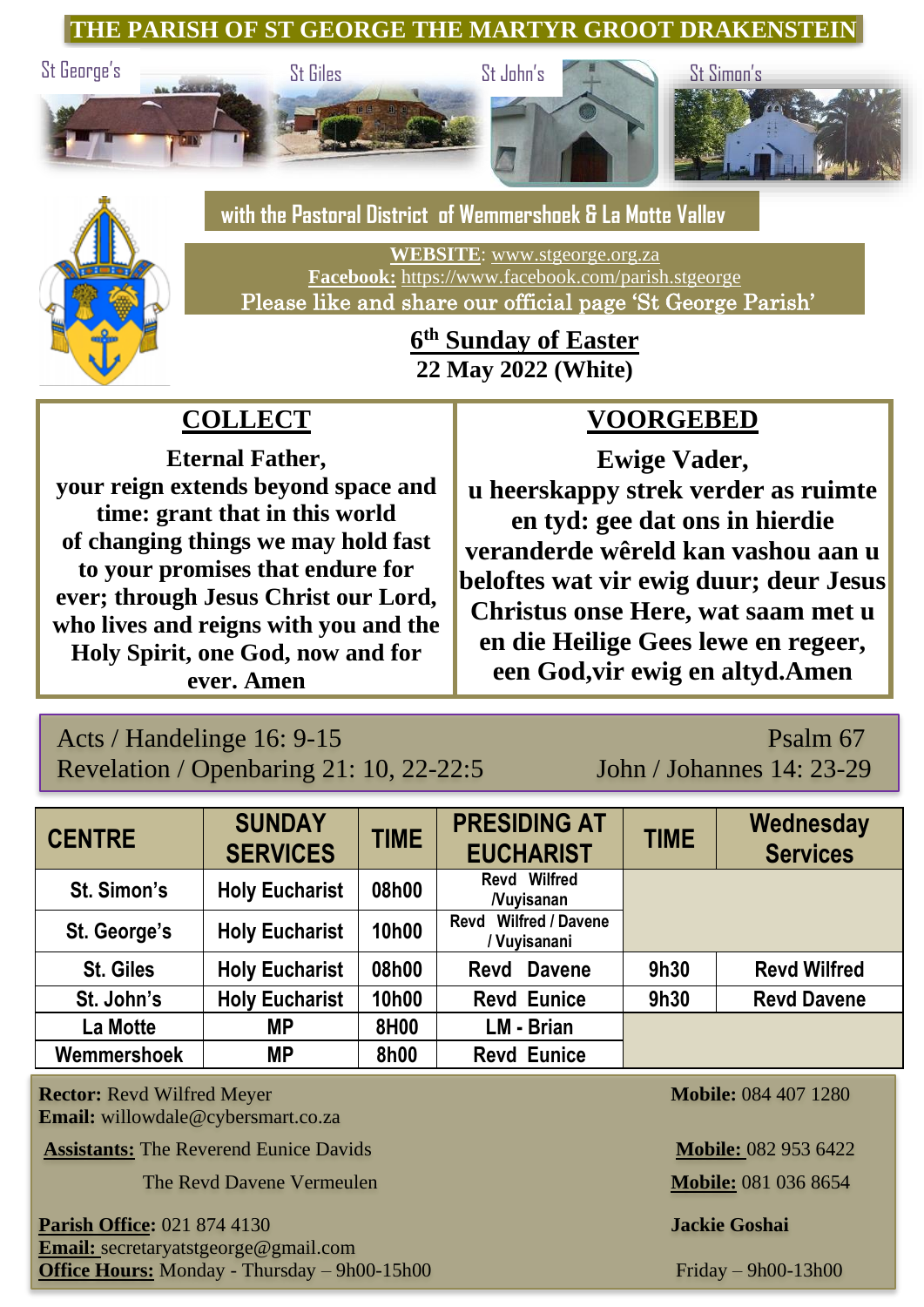**\* We are looking for person/s** who have a passion for children and God to teach the 1st year confirmation candidates at St George's Church

**\*** Every church must have a '**Child Protection Officer'**. Please send your names to the office if interested. Training will be provided.

**\* Fundraisings in the Parish: St Giles Dansers Braai 27 Mei,** kaartjies te koop by dansers.

#### ➢ **Parish Braai 11 Junie**, **moved to 9 July**

#### **\* PROJEK R 100 000**

If we could work towards paying off R 100 000 in addition to our monthly assessment of R34 000 we will soon be out of debt. With that being said I have decided that **if we can get 100 people** to do a once off pledge of R1000 or 200 people to pledge R500 it will get us to R100 000 within one month. If we adopt this approach, **I your RECTOR will be happy to pledge the first** R1000 to this project. You are also welcome to make an EFT in the **St George Church Account, Standard Bank 280094310** with the Reference PROJECT 100 000.

### **We pray for the sick and housebound**

**And the whole multitude sought to touch him: for there went virtue out of him, and healed them all. - Luke 6:17-19 (KJV):** Mona Kleinschmidt; Rene (daughter of Fr Joe Humbles) **R.I.P.: Christine Goshai (St Giles)**

**Monday 23 May: MP** - Psalm 119:25-48; Leviticus 25: 35-55; Colossians 1: 9-14 **EP** - Psalm 119: 49-72; Deuteronomy 8: 1-10; Matthew 13: 1-17 **Tuesday 24 May: MP** - Psalm 119: 73-104; Leviticus 26: 1-20; 1 Timothy 2: 1-6 **EP** - Psalm 119: 105-128; Deuteronomy 8: 11-20; Matthew 13: 18-23 **Wed 25 May: MP** - Psalm 119: 129-152; Leviticus 26: 27-42; Ephesians 1: 1-10 **EP** - Psalm 15; 2 Kings 2: 1-15; Revelation 5: 1-14 **Thurs 26 May: MP** – Psalm 24; Ezekiel 1: 1-14, 24-28; Hebrews 2: 5-18 **EP** - Psalm 97; Daniel 7: 9-14; Matthew 28: 16-20 **Friday 27 May: MP** - Psalm 119: 153-176; 1 Samuel 2: 1-10; Ephesians 2: 1-10 **EP** - Psalm 120, 121, 122; Ezekiel 1: 28-3:3; Matthew 7: 22-27 **Saturday 28 May: MP** -Psalm 123-125; Numbers 11:16-17,24-29; Ephesians 2:11-22 **EP** - Psalm 119: 1-24; Wisdom 19: 1-22; Matthew 7: 13-21

|                                                        | <b>CHURCH WARDENS/ KERKVOOGDE 2020</b>  |                                 |  |  |  |  |
|--------------------------------------------------------|-----------------------------------------|---------------------------------|--|--|--|--|
| Abraham Lackay - 076 546 8159                          |                                         | Hein Johannes - 072 385 1287    |  |  |  |  |
|                                                        | <b>CHAPEL WARDENS/ KAPELVOOGDE 2020</b> |                                 |  |  |  |  |
|                                                        | <b>St. George's Groot Drakenstein</b>   |                                 |  |  |  |  |
| Michael Brinkhuis - 071 689 6833                       |                                         |                                 |  |  |  |  |
|                                                        | <b>St. Simon's, Simondium</b>           |                                 |  |  |  |  |
| Andries Van Der Westhuizen - 073 238 4439              | Henry Valentyn - 063 545 356            |                                 |  |  |  |  |
|                                                        | <b>St. Giles, Languedoc</b>             |                                 |  |  |  |  |
| John Harris - 065 003 4555                             |                                         | Desmond Afrika - 079 935 2557   |  |  |  |  |
|                                                        | St. John's, Kylemore                    |                                 |  |  |  |  |
| Sharon Jackson - 065 371 1530                          |                                         | Merenthia Snyman - 073 545 8020 |  |  |  |  |
| The Pastoral District of Wemmershoek & La Motte Valley |                                         |                                 |  |  |  |  |
| Gerald Alexander - 083 600 8630                        |                                         | Marion Adams - 074 976 2302     |  |  |  |  |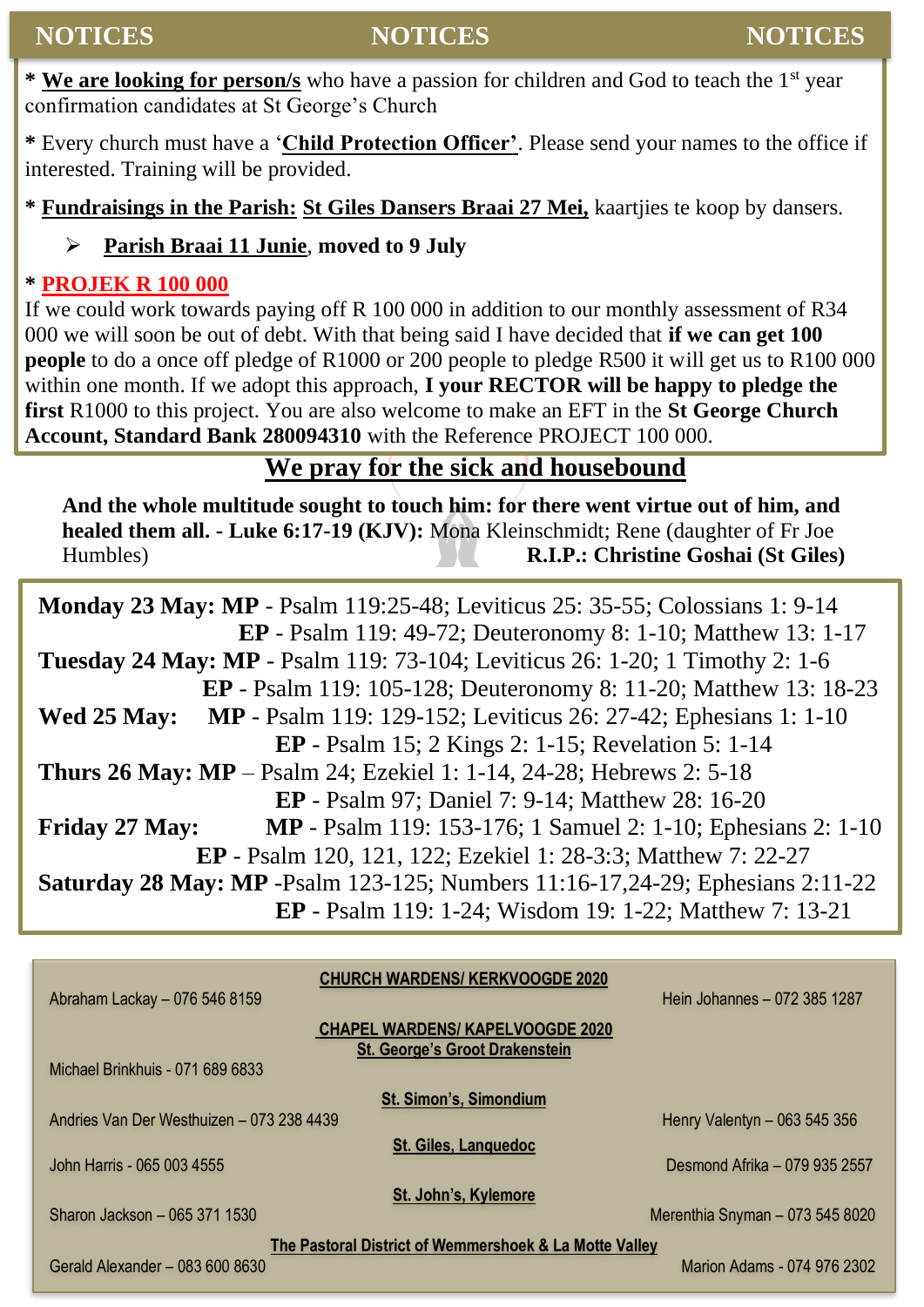

# **The Rector's Chat**

#### **The Rectors Chat**

A warm welcome to all who gathers around our altar this morning. We pray that you will have a meaningful experience of the Risen Lord, Alleluia, He Is Risen. This Sixth Sunday of Easter opens the door to the Celebration of The Ascension which is another dimension of the Easter Celebrations and with that being said, we will again gather for the Celebration of the Ascension this coming Thursday. **Services will be held at St George @ 6pm, St** 

**Giles, St Johns and St Simons @7pm**. It is my prayers that we will draw much strength from the Eucharist today and I pray that we will all have a meaningful experience of the Risen Christ through the sacraments and the word.

#### **Confirmation Process**

Die Bevestigings periode is vir die kerk 'n baie belangrike aspek van ons kerk lewe. Dit is die geleentheid wat die kerk het om met die Kandidate persoonlik te werk en hulle aan te moedig in die geloof. Die bevestigings periode is 'n tyd waar die kandidaat hom of haar offer om deel te wees van die Christelike geloof. Dit is my hoop dat almal wie deel is van hierdie proses, 'n groot liefde vir God en die Kerk sal ontwikkel. Dit is belangrik dat die kandidate getrou is gedurende hierdie periode en dat hulle ondersteun moet word deur die ouers en die gemeente. Ons verwag goeie teenwoordigheid by die kerk sowel as by die voorbereidings klasse. Die kandidaat se persoonlike lewe moet ook getuig van sy of haar gewilligheid om in die geloof te groei. Ek hoop om met die kandidate en hul ouers te ontmoet wanneer ek by die gemeente is.

#### **Vrae vir ons kandidate**

- 1. Wat word die fees genoem wat die 50 dae van Paasfees beeindig?
- 2. Toe die gelowiges bymekaar was, wat het hulle gehoor?
- 3. Wat het die gelowiges gesien?
- **COMMUNION**

4. Wat het hulle op hierdie dag ervaar? 5. Hoekom was die gelowiges in Jerusalem confused? 6. Wat het hulle in hul eie taal gehoor? 7.Watter profeet het oor die belofte van die Heilige Gees geskryf?

During Covid the church had to alter its liturgical practices and receiving communion was one of the practices that had changed because of the health regulations. Two years later there has been a growing eagerness across the church to return to the pre-pandemic liturgical practice after the two years of disruption. Up to now the Diocese has only allowed for the administration of the sacrament to be in ONE KIND which is the BREAD, THE BODY OF CHRIST. In the Bishops pastoral notes she informed us of the change in thinking and she is allowing with GREAT CAUTION the use of the COMMON COMMUNION CUP. Presently there is still a great uncomfortableness among Clergy as well as the greater congregation.

I am sure that the restoration of the common cup should not be interpreted that Covid is over. Not at all, it is still going to be with us for a very long time. But I believe that change in thinking and the encouragement to return to the former

practice signifies that we are at a place where we have to adapt to the reality of Covid. It calls us to live with the highest degree of Safety. As part of the debate of whether we should return to the Common Cup, I share with you the Whatsapp Post of the Archdeacon to this regard

#### **Dear Dr. Cloete**

I wonder if you can assist me with this question. Should our church community be serving the shared chalice for communion during these pandemic times or not? Our Bishop informed us that we could reintroduce the chalice, but there is lots of uncertainty about this. Are you able to advise?